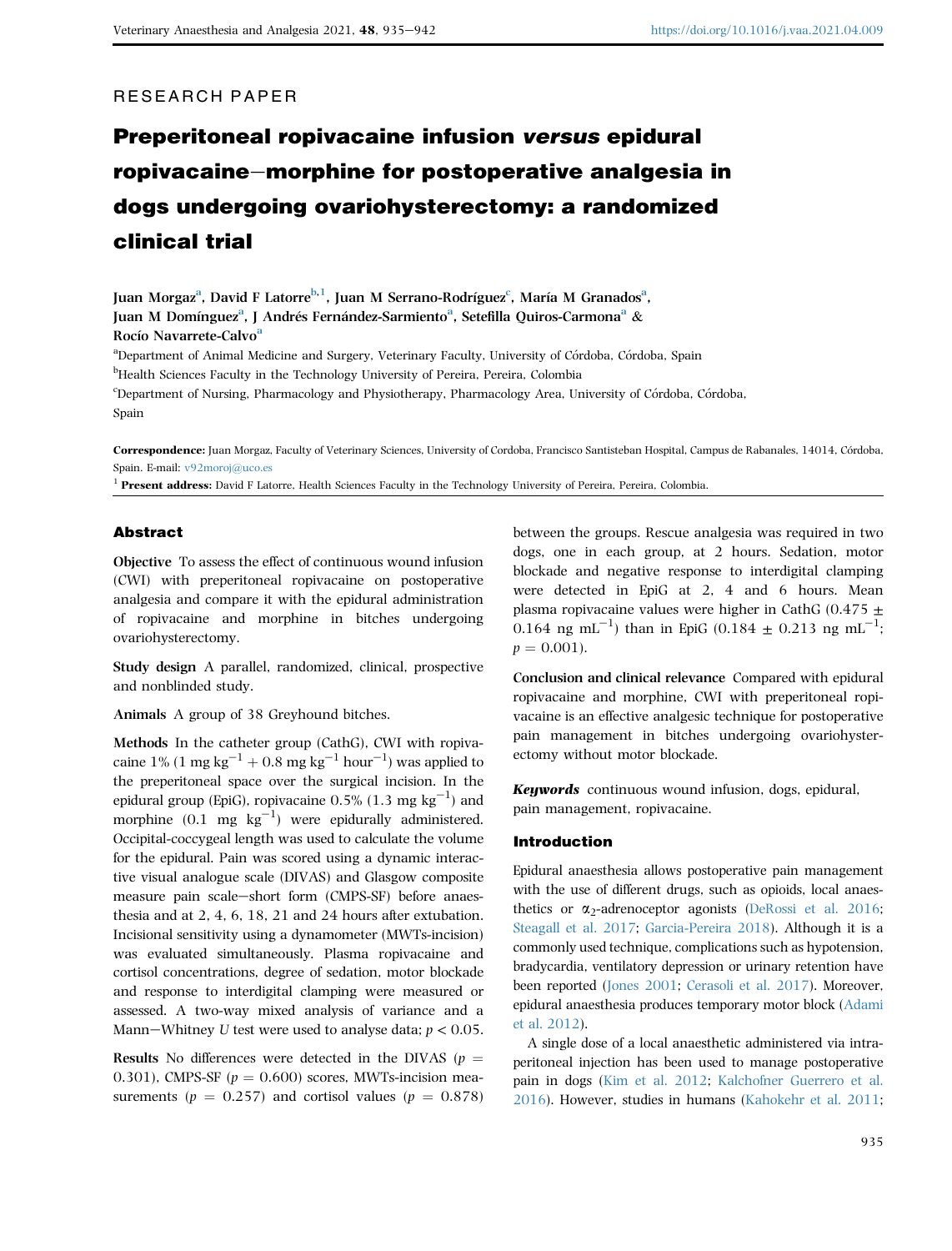[Fustran et al. 2015\)](#page-6-4) have indicated that a continuous wound infusion (CWI) provides effective postoperative analgesia and reduces hospitalization times and opioid requirements ([Liang](#page-7-5) [et al. 2019](#page-7-5); [Paladini et al. 2020\)](#page-7-6). In veterinary science, CWIs with lidocaine in the preperitoneal space is effective for postoperative pain management in bitches following ovariohysterectomy [\(Morgaz et al. 2014\)](#page-7-7). Studies in humans have demonstrated that the analgesic effect of CWI and epidural anaesthesia are similar when used following abdominal surgeries ([Fassoulaki et al. 2014](#page-6-5); [Thangavel et al. 2019](#page-7-8)). To the authors' knowledge, this type of study has not been performed in veterinary medicine.

Therefore, in this study we assessed the postoperative analgesic efficacy of a CWI of ropivacaine administered into the preperitoneal space over the surgical incision in bitches undergoing ovariohysterectomy. This use of CWI ropivacaine was compared with the epidural administration of ropivacaine and morphine. We hypothesized that the two techniques would provide adequate and comparable postoperative analgesia.

#### Materials and methods

#### Animals and sample size

This research was approved by the bioethics committee of University of Córdoba (access number: NRS7/2019) and owners provided written informed consent before their dogs participated in this study. The study was conducted in compliance with the CONSORT guidelines for randomized controlled trials.

This research was a parallel, randomized, clinical, prospective and nonblinded study. Healthy adult female Greyhound dogs undergoing elective ovariohysterectomy were included in the study. All dogs had normal haematological, biochemical and electrocardiographic findings prior to inclusion in the study. Pregnant or lactating bitches or dogs with coagulopathies, arrhythmias, systemic diseases or those given analgesic medication within 10 days prior to surgery were excluded.

A prospective power analysis was performed to determine the number of dogs required to document a change of 3 points in the short form of the Glasgow composite measure pain scale (CMPS-SF), with a standard deviation (SD) of 3.3 [\(Morgaz et al.](#page-7-7) [2014](#page-7-7)). The results of this analysis confirmed that with a level of significance of 0.05 and a statistical power of 0.8, a minimum of 16 dogs would be required in each group. Considering potential losses of 15% during the study, 19 dogs were finally included in each group.

#### Anaesthetic protocol

Animals were fasted for 12 hours preoperatively. The dogs were premedicated with dexmedetomidine  $(4 \mu g kg^{-1})$ , Dexdomitor;  $\stackrel{\sim}{{\rm E}}$ cuphar, Spain) and morphine (0.3 mg kg $^{-1}$ , Morfina; B. Braun,

Spain) mixed in the same syringe and administered intramuscularly. Next, a 20 gauge catheter (20G, Vasovet; B. Braun, Germany) was placed in a cephalic vein for drug and fluid Germany) was placed in a cephalic vein for drug and fluid administration (Ringer's lactate solution, 5 mL kg<sup>-1</sup> hour<sup>-1</sup>) during surgery. At 20 minutes after premedication, animals were preoxygenated via a face mask (A.M.Bickford, NY, USA) for 5 minutes. Anaesthesia was induced with propofol (Propofol Lipuro; B. Braun, Spain) administered intravenously (IV) until there was loss of palpebral and swallowing reflexes, and then the trachea was intubated, and animals were connected to an adultsize rebreathing circle system (McLinely type 3; Everest Veterinary Technology, Spain). Dogs were positioned in dorsal recumbency, and anaesthesia was maintained with isoflurane (IsoVet; B. Braun, Spain) vaporized in an air (40%) and oxygen (60%) admixture. An experienced anaesthesiologist adjusted the dose of isoflurane according to clinical conditions (dilation of pupils, loss of nociceptive autonomic reflexes, loss of palpebral reflex, presence of corneal reflex and eye position) to maintain an appropriate anaesthetic plane during the procedure. Mechanical ventilation was initiated if end-tidal carbon dioxide  $(PE'CO<sub>2</sub>)$  was > 45 mmHg (6 kPa). Body temperature was maintained between  $37 °C$  and  $38.5 °C$  using a forced-air heating system (EquatorTM; Smiths Medical ASD, ON, Canada).

During the maintenance of anaesthesia, the following variables were monitored using a multiparametric monitor (Vet-Care; B. Braun, Germany): heart rate (HR, beats minute $^{-1}$ ), respiratory rate  $(f_R, \text{breakhs minute}^{-1})$ , Pr<sup>'</sup>CO<sub>2</sub> (mmHg), body<br>temperature (°C), hoemoglebin, express estudient (°C), and temperature ( $\degree$ C), haemoglobin oxygen saturation (%) and noninvasive systemic arterial pressures (SAP, mmHg). If there was a sudden change in the HR,  $f_R$  or SAP and the anaesthetist observed signs of a nociceptive response to surgery, a dose of 2  $\mu$ g kg<sup>-1</sup> fentanyl (Fentanest; Kern Pharma, Spain) was administered IV. The number of times intraoperative rescue analgesia was administered was recorded in each group. All animals were administered IV a dose of 0.5  $\mu$ g kg<sup>-1</sup> dexmedetomidine at the end of surgery to avoid a dysphoric recovery from anaesthesia. Anaesthetic and surgical times were recorded.

### Study groups

The animals were divided into two groups using a random number generator ([https://www.randomizer.org.](https://www.randomizer.org) Access date: 10 December 2019), which created a random sequence of 38 numbers assigned in two sets (EpiG and CathG) of 19 unique numbers. Each number in the sequence corresponded to the individual's entry number to the study. Each number from 1 to 38 was assigned to one of the two groups, and after the assignment, a list was created with the group each dog was assigned to. Ovariohysterectomy was performed by two experienced surgeons using a ventral midline incision. In the catheter group (CathG), once the parietal peritoneum was closed, a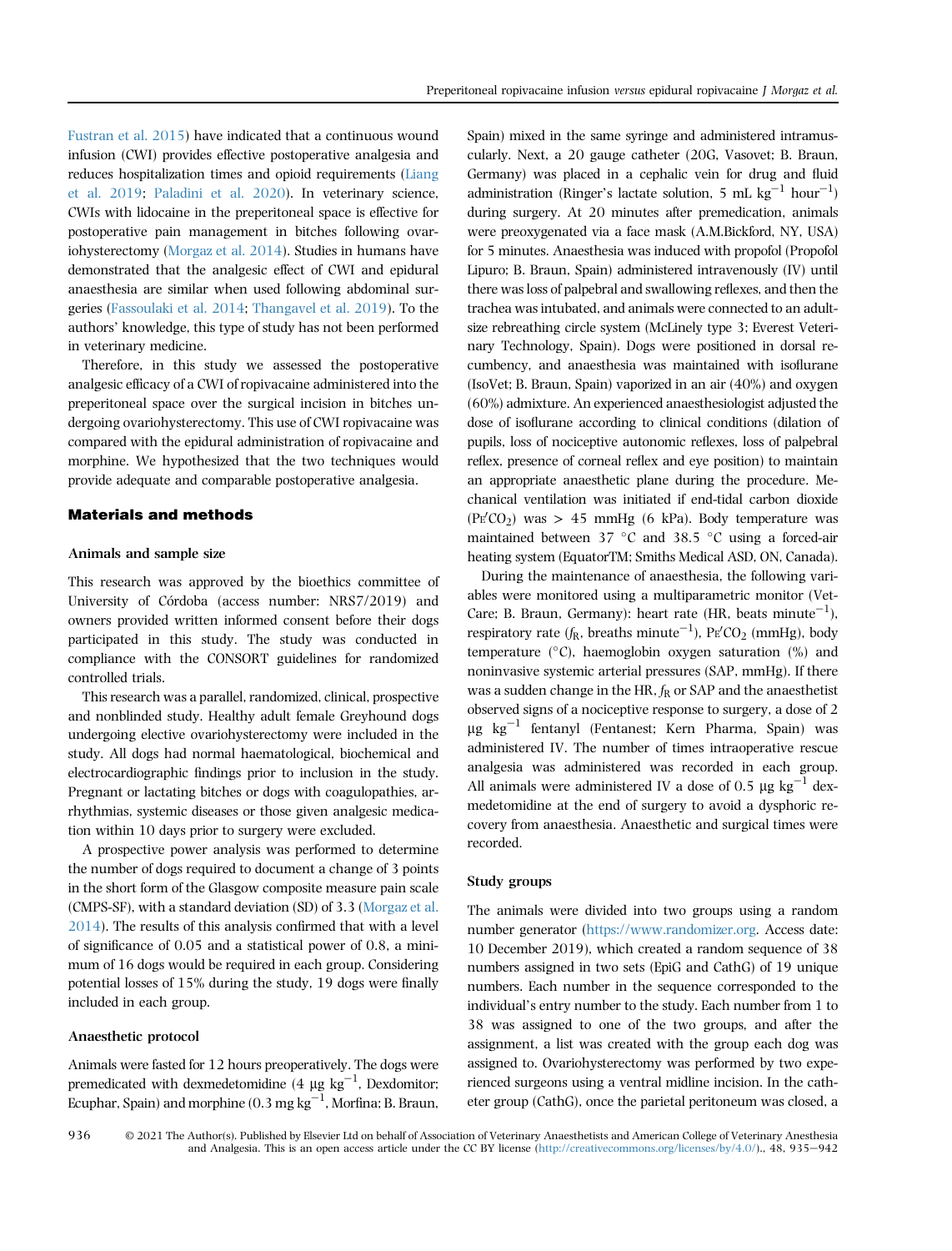wound infusion catheter (5 F nasogastric tube; Securmed, Italy) was introduced between the parietal peritoneum and the abdominal musculature (preperitoneal space) through a small skin incision cranial to the surgical incision. The wound infusion catheter was manually fenestrated on both sides with a 21 gauge needle (Sterican; B. Braun, Spain) at 10 mm intervals aseptically by the surgeon to occupy the entire length of the incision. A monofilament absorbable suture (Monoplus; B. Braun, Spain) closed the rectus abdominis muscle and sheath with a simple continuous pattern, thus covering the wound catheter. Later, a loading dose of ropivacaine (Ropivacaina 1%; B. Braun, Spain) at 1 mg kg<sup>-1</sup> was administered, followed by a continuous rate infusion of 0.8 mg  $kg^{-1}$  hour<sup>-1</sup> using an elastomeric pump (Administration Pump; Mila International INC, KY, USA). The fixed dose of ropivacaine in the elastomeric pump was mixed with saline and administered at an infusion rate of 2.5 mL hour<sup>-1</sup> for 24 hours.

In the epidural group (EpiG), after the induction of anaesthesia, the animal was positioned in sternal recumbency. The pelvic limbs were extended cranially to identify the lumbosacral space. The lumbosacral area was clipped and surgically prepared. The same anaesthetist always performed the epidural punctures. A nerve stimulator (Stimuplex HNS 11; B.Braun, Germany) was used to identify the epidural space ([Garcia-Pereira 2018](#page-6-1)). The needle was introduced between the spinal apophysis of the seventh lumbar (L7) and first sacral vertebrae (S1) using an electric current of 0.7 mA. The epidural space was confirmed by observing gross twitches of the pelvic limbs and tail with a loss of resistance test. The response was positive with an electric current of 0.4 mA and negative with 0.2 mA. After the epidural space was correctly identified, the needle hub was checked for the presence of cerebrospinal fluid or blood, and ropivacaine  $1\%$  (1.3 mg kg<sup>-1</sup>) and morphine  $(0.1 \text{ mg kg}^{-1})$  diluted with saline (50% dilution) were injected slowly. Following dilution, the final concentration of ropivacaine was 0.5%. The animals were maintained in sternal recumbency for 15 minutes. Total vertebral column length (LOC) (distance from the occipital condyle to the first coccygeal vertebra) was measured in each animal. Using this value, the final volume of ropivacaine and morphine for the epidural was calculated according to [Valverde and Skelding](#page-7-9) [\(2019\)](#page-7-9). This epidural volume was considered suitable to reach the origin of the innervation of the ovaries. Since the volume obtained from the ropivacaine—morphine mixture was always less than this value, it was necessary to add saline (FisioVet NaCl 0.9; B. Braun, Spain) (50% of final volume) to reach the final volume for administration.

#### Pain evaluation and rescue analgesia

Pain assessment and the measurement of HR,  $f_R$  and rectal temperature (RT) were performed at baseline (before premedication) and 2, 4, 6, 18, 21 and 24 hours after extubation. Tracheal extubation (time 0) was performed after the animals regained the ability to swallow and protect their airways. Several pain assessment systems were used: a dynamic and interactive visual analogue scale (DIVAS), the CMPS-SF and measurement of the mechanical wound thresholds (MWTs) using a force dynamometer (PCE-FM50; PCE Instruments, Spain). The mechanical stimulus was applied perpendicular to the skin with a  $1 \text{ cm}^2$  round tip. For this measurement, the researcher slowly and progressively increased the manually applied force at the tip. The same researcher, with experience in the use of the dynamometer and trained by the manufacturer, was responsible for all of the MWT measurements. A total of three measurements (cranial, intermediate, caudal) were obtained in close proximity to the surgical incision (MWTs-incision). As a negative control and to ensure correct operation of the device and to detect an excessive response to stimulus, three measurements were performed on the fourth metacarpal bone of the thoracic limb (MWTs-limb). In both cases, a mean value of the three measurements was obtained. Any sudden movement of the animal such as shaking the head, withdrawing the limb, vocalization or attempting to bite were considered a positive response and the end point of measurement. To avoid animal injury, the researcher stopped the measurement when the force applied was 20 N. Values greater than 15 N were considered to be a complete absence of pain.

If the CMPS-SF score was  $\geq 5/20$  (animals unable to walk) or  $> 6/24$  (animals able to walk), 0.2 mg kg<sup>-1</sup> methadone IV (Metasedin; Esteve Pharmaceuticals, Spain) was administered as a rescue analgesic and the animal was excluded from the study. Pain evaluation was performed by the same experienced anaesthetist and in the same sequence: DIVAS, CMPS-SF, MWTs-incision, MWTs-limb, measurement of HR,  $f_R$  and RT, and blood sampling (at the times it was taken). The presence of the wound catheter prevented the blinded pain assessment.

#### Sedation assessment, motor block and clamping response

The level of sedation, motor block and response to clamping were evaluated at 2, 4, 6, 18, 21 and 24 hours after extubation. For assessment of sedation, a semiquantitative scale [\(Bell](#page-6-6) [et al. 2011\)](#page-6-6) was used with 0 as no sedation and 3 as profound sedation. The degree of motor block was evaluated in three categories: 1, normal (able to stand normally on limbs); 2, moderate motor block (weakness in limbs); 3, complete motor block (complete paralysis of limbs). The response to interdigital clamping was evaluated using forceps at each time point. For this, a Halsted forceps (Aesculap, Germany) was closed (two notches) in the interdigital space between the second and third digit of the pelvic limbs. The clamping was always performed by the same researcher.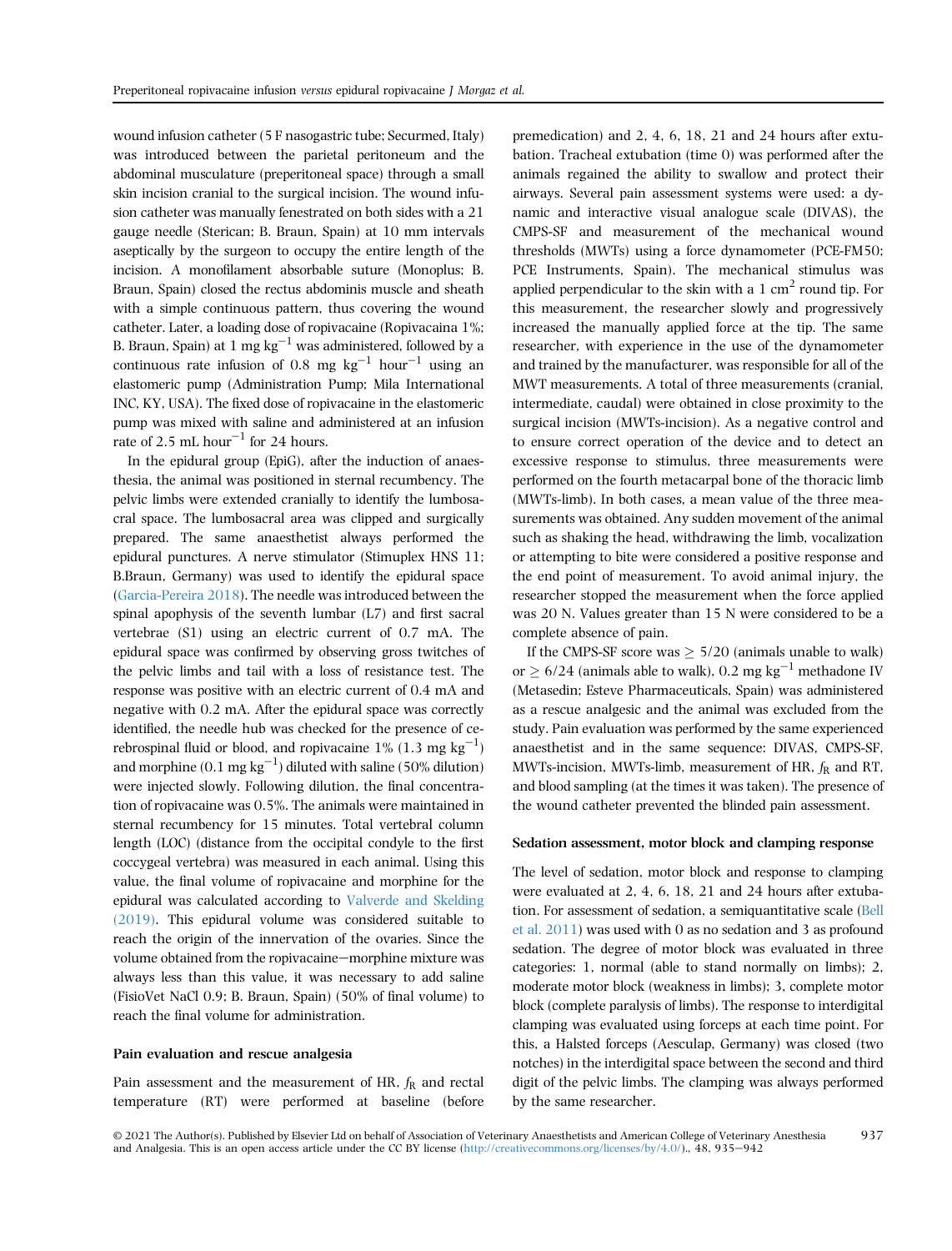Adverse events such as vomiting, tremors, ataxia, bradycardia (HR < 40 beats minute<sup>-1</sup>), seizures, urinary retention and any other complications were recorded.

#### Cortisol and ropivacaine determination

A total of 2 mL of venous blood sample was taken by intermittent venepuncture of the jugular vein. This blood was used for the measurement of cortisol and ropivacaine plasma concentrations. Cortisol levels were determined using a chemiluminescent competitive solid-phase enzyme immunoassay (Inmmulite; Siemens Medical Solutions Diagnostics, Germany) at baseline and 2, 6, 18 and 24 hours after extubation. Plasma concentrations of ropivacaine were measured at 1, 2, 6, 18 and 24 hours from extubation using a modified highperformance liquid chromatography method [\(Gaudreault](#page-6-7) [et al. 2009\)](#page-6-7). Lower limits of quantification and detection for ropivacaine were 25 and 10  $\text{ng mL}^{-1}$ , respectively.

#### Statistical analysis

Statistical analysis was performed using IBM SPSS Statistics for Windows Version 25.0 (IBM Corp, NY, USA). Data normality was evaluated using Shapiro-Wilk test. Normally distributed variables were evaluated by a two-way mixed analysis of variance using the group as the between-subjects factor and time as the within-subjects factor, with a Bonferroni test as post hoc analysis. Non-normally distributed data were analysed between groups at each time point using Mann-Whitney U test. A Friedman test was used to detect differences in these variables within the same group, and if significant differences were detected, a Wilcoxon test was performed. When an animal required rescue analgesia, it was excluded from further analysis. An independent sample t test was used to detect differences between groups in anaesthetic and surgical times, and incisional length. A Chi-square test was used to compare the number of animals receiving intraoperative fentanyl, rescue analgesia, sedation scores, motor block or rates of complications between groups. Normally distributed variables are reported as mean  $\pm$  SD, non-normally distributed variables as median (25th to 75th percentile) and categorical variables as percentages. Statistical significance was set at  $p < 0.05$ .

# **Results**

A total of 39 dogs (21  $\pm$  3 kg of mean weight and 3  $\pm$  1 years old of age) were initially enrolled in the study. A dog in CathG was excluded because the animal removed the catheter itself in the early postoperative period. This event occurred 20 minutes after extubation and therefore no postoperative assessments could be performed. For this reason, the next dog enrolled in the study took the place of the excluded animal on the list of randomized group assignments.

In EpiG, the mean value of LOC was  $83.8 \pm 1.9$  cm and the mean epidural volume was  $9.2 \pm 0.2$  mL. No significant differences were observed between groups at any time with regard to HR ( $p = 0.063$ ),  $f_R$  ( $p = 0.792$ ) or RT ( $p = 0.695$ ) [\(Table 1\)](#page-4-0). During anaesthesia, three animals in EpiG and seven in CathG needed fentanyl, no significant differences were detected between groups ( $p = 0.141$ ). In the EpiG, six animals showed signs of mild sedation at 2 hours after extubation ( $n =$ 6/19; 31.6%), one of which remained sedated until 6 hours. No animals in CathG showed signs of sedation in the postoperative period. No differences were observed in the length of incision between groups (EpiG:  $9.3 \pm 1.8$  cm; CathG:  $9.2 \pm 0.8$ cm;  $p = 0.813$ ). No other adverse effects related to the drugs used were detected in any group. No differences were detected between groups in the duration of anaesthesia (EpiG: 89.2  $\pm$ 24.8 minutes; CathG: 79.1  $\pm$  39.6 minutes;  $p = 0.551$ ) and surgical time (EpiG: 33.9  $\pm$  9.6 minutes; CathG: 28.8  $\pm$  6.5 minutes;  $p = 0.364$ .

There were no significant differences in the requirement for rescue analgesia between groups because only two animals, one from each group, required methadone 2 hours after extubation. No differences were detected at any time in DIVAS  $(p = 0.301)$ , CMPS-SF  $(p = 0.600)$  score or in the MWTs-limb measurements ( $p = 0.193$ ), with all values associated with adequate analgesia. No differences in MWTs-incision measurements ( $p = 0.257$ ) were observed between groups at any time, although in both groups a significant reduction in these values were detected at 2, 6 and 18 hours compared with baseline. Nevertheless, the mean values of MWTs-incision remained at approximately 15 N during the postoperative period and animals were comfortable when measurements were performed.

No differences in the plasma cortisol levels were detected between groups at the same time points ( $p = 0.878$ ). A significant increase in cortisol was detected at 2 hours when compared with baseline in EpiG [3.74  $\mu$ g dL<sup>-1</sup>: 95% confidence interval (CI),  $0.87-6.60 \mu g dL^{-1}$ ;  $p = 0.006$ ] and CathG (3.30  $\mu$ g dL<sup>-1</sup>: 95% CI, 0.28-6.31  $\mu$ g dL<sup>-1</sup>;  $p = 0.026$ ). At later<br>times plasma certical values degreesed progressively and at 24 times, plasma cortisol values decreased progressively and at 24 hours, these values were not significantly different from those measured at baseline ( $p = 0.999$ ).

At 2 hours, nine animals in EpiG showed partial motor block  $(n = 9/19; 47.3\%)$  and five total motor block  $(n = 5/19;$ 26.3%). At 4 hours, four animals had partial motor block ( $n =$ 4/19; 21.1%) and two had total motor block  $(n = 2/19;$ 10.5%), whereas at 6 hours only three had partial motor block  $(n = 3/19; 17.8\%)$  and one had complete motor block  $(n = 1/19)$ 19; 5.2%). From 18 hours postextubation, animals in EpiG no longer showed any signs of motor block, whereas no animals in CathG had motor deficits during the entire postoperative period. Hence, there were significant differences in the presence of motor blockade at 2, 4 and 6 hours. Negative responses

© 2021 The Author(s). Published by Elsevier Ltd on behalf of Association of Veterinary Anaesthetists and American College of Veterinary Anesthesia and Analgesia. This is an open access article under the CC BY license (<http://creativecommons.org/licenses/by/4.0/>)., 48, 935-942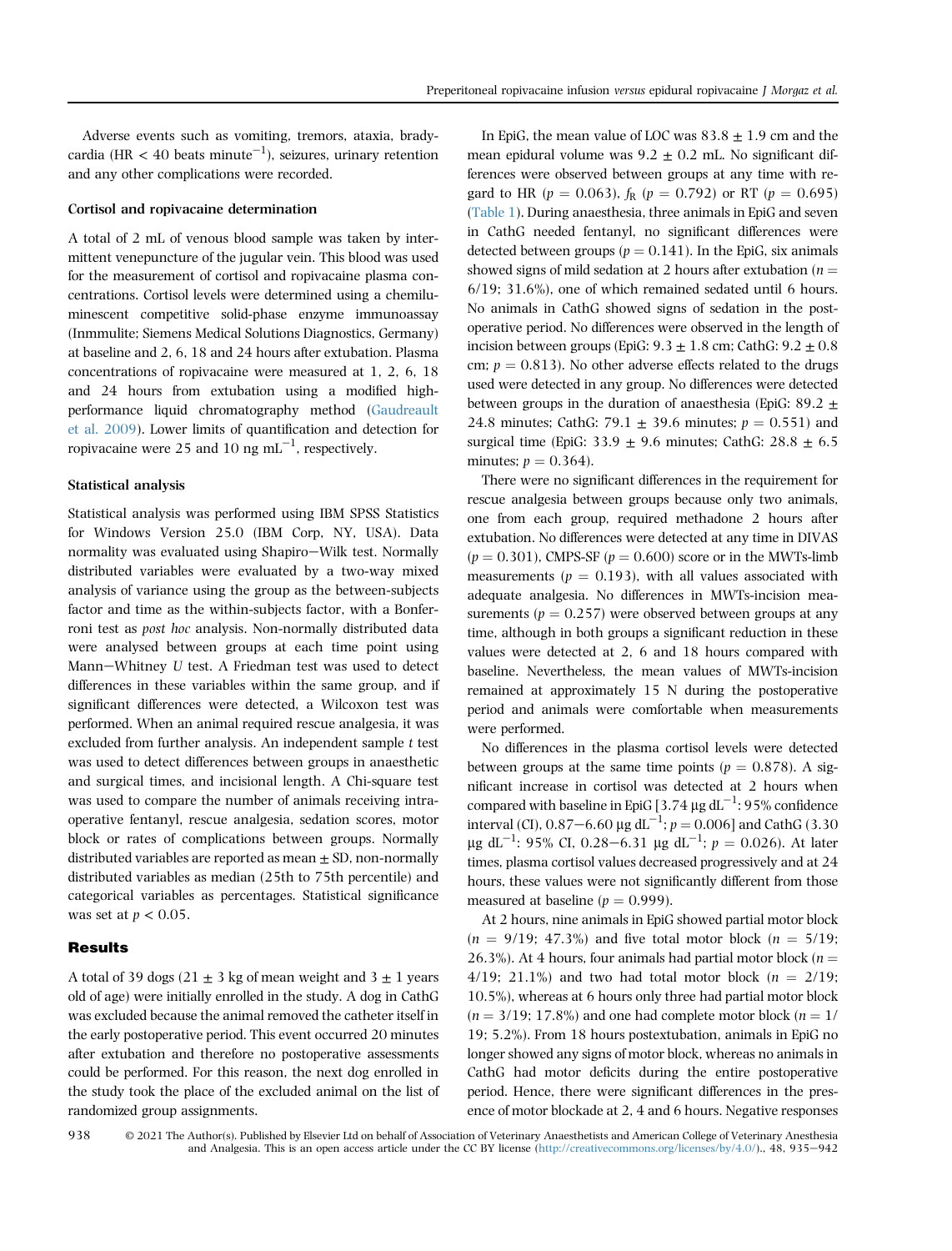<span id="page-4-0"></span>

| <b>Table 1</b> Values of heart rate (HR), respiratory rate $(f_R)$ , rectal temperature (RT), the short form of the Glasgow composition measure pain scale          |
|---------------------------------------------------------------------------------------------------------------------------------------------------------------------|
| (CMPS-SF) scores, dynamic and interactive visual analogue scale (DIVAS) scores, mechanical wound thresholds measurements (MWTs-limb                                 |
| and MWTs-incision) and cortisol concentrations. Measurements were made at baseline, and 2, 4, 6, 18, 21 and 24 hours after extubation in                            |
| two groups of dogs (18 animals in each group). Animals in the catheter group (Catheter) were given ropivacaine (0.8 mg kg <sup>-1</sup> hour <sup>-1</sup> ) and    |
| dogs in the epidural group (Epidural) were given ropivacaine (1.3 mg kg <sup>-1</sup> ) and morphine (0.1 mg kg <sup>-1</sup> ). Normally distributed variables are |
| expressed as means $\pm$ standard deviation (SD) and non-parametric data as median (25th to 75th percentile)                                                        |

| Variable                                    | Group    | Before anaesthesia             | 2 hours                  | 4 hours                  | 6 hours                      | 18 hours        | 21 hours                         | 24 hours       |
|---------------------------------------------|----------|--------------------------------|--------------------------|--------------------------|------------------------------|-----------------|----------------------------------|----------------|
| HR (beats minute <sup>-1</sup> )            | Epidural | $87 \pm 12$                    | $76 \pm 19$              | $71 \pm 15$              | $79 \pm 18$                  | $87 + 26$       | $89 \pm 26$                      | $84 \pm 21$    |
|                                             | Catheter | $97 + 20$                      | $79 \pm 17$              | $80 \pm 17$              | $81 \pm 18$                  | $87 + 25$       | $76 \pm 15$                      | $80 \pm 15$    |
| $f_{\rm B}$ (breaths minute <sup>-1</sup> ) | Epidural | $22 \pm 5$                     | $22 \pm 8$               | $20 \pm 6$               | $20 \pm 5$                   | $24 \pm 7$      | $20 \pm 8$                       | $20 \pm 6$     |
|                                             | Catheter | $24 \pm 6$                     | $24 \pm 8$               | $22 \pm 6$               | $22 \pm 7$                   | $22 \pm 8$      | $22 \pm 7$                       | $26 \pm 11$    |
| $RT$ ( $°C$ )                               | Epidural | $38.2 \pm 0.4$                 | $37.1 \pm 0.6$           | $37.6 \pm 0.7$           | $38.1 \pm 0.5$               | $37.9 \pm 0.4$  | $37.9 \pm 0.5$                   | $37.8 \pm 0.5$ |
|                                             | Catheter | $38.2 \pm 0.4$                 | $37.3 \pm 0.7$           | $38.0 \pm 0.4$           | $38.2 \pm 0.4$               | $38.1 \pm 0.4$  | $38.0 \pm 0.4$                   | $38.0 \pm 0.3$ |
| CMPS-SF                                     | Epidural | 0(0)                           | $2(1-3)$                 | $2(1-2)$                 | $2(1-3)$                     | $1(1-2)$        | $1(0-2.25)$                      | $1(0-1)$       |
|                                             | Catheter | 0(0)                           | $2.5(0-4)$               | $1(0-3)$                 | $2(0-3)$                     | $1(0-2)$        | $1(0-2)$                         | $0(0-2)$       |
| DIVAS (cm)                                  | Epidural | $0 \pm 0$                      | $1.8 \pm 1.7$            | $1.8 \pm 1.8$            | $1.8 \pm 2.0$                | $1.0 \pm 1.3$   | $1.0 \pm 1.8$                    | $0.5 \pm 0.9$  |
|                                             | Catheter | $0 \pm 0$                      | $2.5 \pm 2.7$            | $1.5 \pm 1.7$            | $1.3 \pm 1.6$                | $1.1 \pm 1.6$   | $1.1 \pm 1.5$                    | $0.8 \pm 1.3$  |
| MWTs-limb (N)                               | Epidural | $21.7 \pm 7.7$                 | $19.9 \pm 7.9$           | $20.5 \pm 7.7$           | $18.3 \pm 9.5$               | $20.0 \pm 9.6$  | $18.5 \pm 7.5$                   | $19.7 \pm 8.8$ |
|                                             | Catheter | $23.7 \pm 9.9$                 | $21.8 \pm 8.4$           | $19.1 \pm 7.6$           | $21.4 \pm 8.9$               | $19.2 \pm 10.2$ | $21.5 \pm 9.5$                   | $21.2 \pm 8.2$ |
| MWTs-incision (N)                           | Epidural | $19.5 \pm 4.7$ ** $\pm$        | $16.2 \pm 4.7$           | $15.8 \pm 5.2*$          | $14.5 \pm 6.4$               | $14.8 \pm 4.21$ | $16.8 \pm 4.7$                   | $16.4 \pm 5.5$ |
|                                             | Catheter | $20.8 \pm 5.6$ * $\pm \hat{ }$ | $15.5 \pm 3.3*$          | $14.6 \pm 4.6$           | $15.5 \pm 4.4$               | $16.4 \pm 3.80$ | $17.1 \pm 3.8$                   | $17.4 \pm 3.4$ |
| Cortisol ( $\mu$ g d $L^{-1}$ )             | Epidural | $2.34 \pm 0.88$ * $\dagger$    | $6.08 \pm 2.83$ */ $\pm$ |                          | $4.35 \pm 1.32$ <sup>+</sup> | $3.64 \pm 1.33$ | $\overbrace{\phantom{12322111}}$ | 2.70 1.09 ±    |
|                                             | Catheter | $2.48 \pm 0.58$ *'†            | $5.80 \pm 3.41$ *' $\pm$ | $\overline{\phantom{m}}$ | $4.64 \pm 1.22$ <sup>+</sup> | $3.53 \pm 1.23$ | $\overline{\phantom{m}}$         | 2.49 0.81 ±    |

Superscript symbols indicate significant differences between different times in the same group. No differences were detected between groups.

to interdigital clamping were observed in some dogs at 2 hours  $(n = 15/19; 78.9\%)$ , 4 hours  $(n = 4/19; 21.1\%)$  and 6 hours  $(n = 1/19; 5.2\%)$  in EpiG. Thereafter, all animals showed positive responses. In CathG, negative responses were not detected after interdigital clamping at any time point.

The mean values of plasma ropivacaine concentrations after epidural administration and intraperitoneal infusion are shown in [Fig. 1.](#page-4-1) The mean values during the postoperative period of plasma ropivacaine were  $0.475 \pm 0.164$  and  $0.184 \pm$  $0.213$  ng mL<sup>-1</sup> in CathG and EpiG, respectively. Significant differences were detected in ropivacaine plasma values between groups ( $p = 0.001$ ), because in EpiG a progressive significant reduction in plasma values were detected from 1 hour until minimum values were reached at 24 hours, whereas in CathG, the constant-rate preperitoneal infusion meant that these values were stable throughout the postoperative period  $(p = 0.188)$ .

# **Discussion**

The present study showed that the CWI of ropivacaine through a preperitoneal wound catheter provided effective postoperative analgesia in dogs undergoing ovariohysterectomy. A similar effect was produced via the epidural route using ropivacaine and morphine.

Epidural anaesthesia provides anaesthesia and analgesia for procedures of the pelvis, pelvic limbs, perineum and for some abdominal procedures. Its use is associated with minimal cardiopulmonary changes [\(Garcia-Pereira 2018\)](#page-6-1). In the present study, epidural application of ropivacaine and morphine provided effective analgesia, with low CMPS-SF and DIVAS values. Similar results were observed with MWTs-incision values which were  $> 15$  N, although there was a significant reduction following surgery compared with baseline. Some

<span id="page-4-1"></span>

Figure 1 Plasma concentrations of ropivacaine in the catheter (ropivacaine  $0.8 \text{ mg kg}^{-1} \text{ hour}^{-1}$ ; CathG) and epidural (ropivacaine 1.3 mg kg<sup>-1</sup> and morphine 0.1 mg kg<sup>-1</sup>; EpiG) groups during postoperative period. Venous blood samples were taken from 36 dogs (18 animals in each group) to measure plasma concentrations using a modified high-performance liquid chromatography. Bars show the mean values and error bars indicate 95% confidence intervals of the mean values. \*Significantly different between groups at a specific time  $(p < 0.05)$ .

© 2021 The Author(s). Published by Elsevier Ltd on behalf of Association of Veterinary Anaesthetists and American College of Veterinary Anesthesia and Analgesia. This is an open access article under the CC BY license [\(http://creativecommons.org/licenses/by/4.0/](http://creativecommons.org/licenses/by/4.0/))., 48, 935-942 939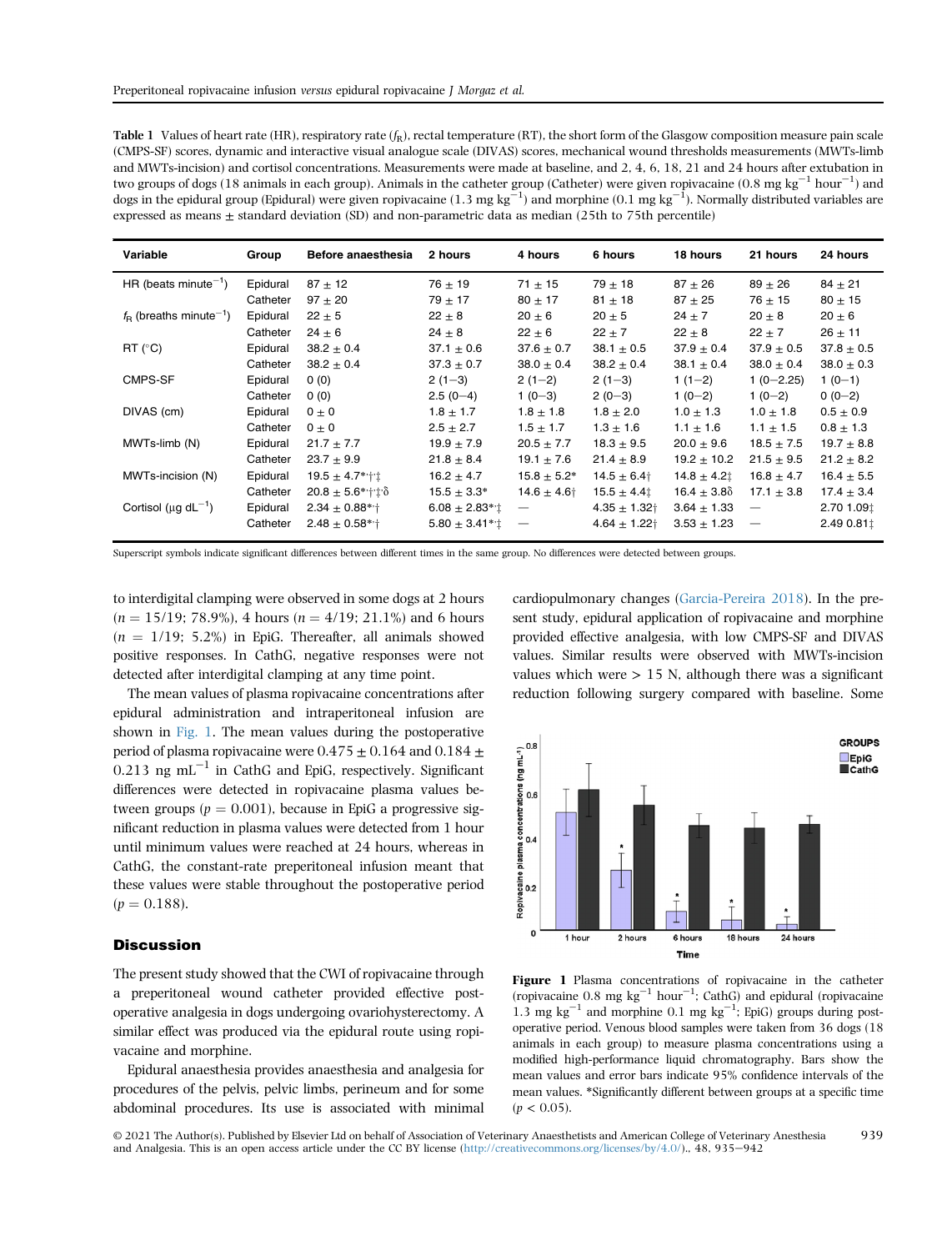animals presented values > 20 N. Although the researcher stopped the application of force when it reached the cut-off value of 20 N, this assessment was manual, and this would explain why values were greater than this number. No animals were harmed during the procedure, so we consider that this would have no clinical consequences.

Epidural anaesthesia with only a local anaesthetic produces a short analgesic duration. Therefore, it is frequently combined with opioids to increase the duration and intensity of its analgesic effect ([Otero](#page-7-10) & [Campoy 2013;](#page-7-10) [Steagall et al. 2017](#page-7-0)). For this reason and to ensure an equal duration of effect in both groups, we combined ropivacaine with morphine. The plasma ropivacaine concentrations were significantly less 6 hours after extubation, but the analgesic effect detected in EpiG remained for 24 hours which probably resulted from the inclusion of morphine.

In human medicine, the use of ropivacaine via CWI reduces the need for opioids following different types of surgery [\(Chaykovska et al. 2014;](#page-6-8) [Raines et al. 2014](#page-7-11); [Fustran et al.](#page-6-4) [2015](#page-6-4)). However, some studies in humans have not found any advantage to the use CWI of ropivacaine after abdominal surgeries ([Reinikainen et al. 2014](#page-7-12)). These differences could result from the site of the wound catheter placement since preperitoneal locations have shown a more intense analgesic effect than subcutaneous wound catheters [\(Mungroop et al.](#page-7-13) [2019](#page-7-13)). In dogs, a single administration of a local anaesthetic via an intraperitoneal injection is commonly used to control postoperative pain ([Kim et al. 2012;](#page-7-2) [Kalchofner Guerrero et al.](#page-7-3) [2016](#page-7-3)). Nevertheless, postoperative infiltration with bupivacaine over the incision site is not effective for pain control in dogs following ovariohysterectomy ([Fitzpatrick et al. 2010\)](#page-6-9). A CWI of lidocaine has shown good results for pain management in female dogs undergoing ovariohysterectomy with low complication rates [\(Morgaz et al. 2014\)](#page-7-7). To our knowledge, the present study is the first in which a constant-rate preperitoneal infusion of ropivacaine has been used in dogs. Therefore, the infusion dose rate we used was based on previous studies in humans ([Eljezi et al. 2017;](#page-6-10) [Oxlund et al. 2018](#page-7-14)).

Cortisol measurements were included as a stress marker of surgical pain and to complement the other methods of pain assessment we used. No differences were detected in cortisol concentrations between groups. In both groups, the maximum cortisol level was measured at 2 hours; however, according to CMPS-SF, DIVAS and MWTs-incision values, the animals had minimal pain. The increase in cortisol could result from adrenal glucocorticoid stimulation owing to the surgical stress. The cortisol values measured in the present study are similar to those obtained by others researches where spinal anaesthesia and peripheral nerve blocks were effective in reducing the stress responses to surgery ([Kim et al.](#page-7-2) [2012](#page-7-2); [Romano et al. 2016](#page-7-15)).

In humans undergoing abdominal surgery, the analgesic effects of CWI and epidural anaesthesia using ropivacaine have been compared and those authors concluded that both techniques were comparable to one another [\(Fassoulaki et al.](#page-6-5) [2014](#page-6-5); [Thangavel et al. 2019](#page-7-8)). These findings agree with the results of the present study, which is the first one in which CWI and epidural anaesthesia have been compared in dogs. No differences in pain scores were observed in EpiG and CathG, and pain management was considered to be satisfactory in both groups. The provision of effective analgesia when local anaesthetics are used alone is an important benefit of CWI. Current trends in human anaesthesia include the use of opioidfree analgesia techniques, which avoids the potentially harmful effects of opioids such as hyperalgesia or allodynia ([Fiore](#page-6-11) [et al. 2019](#page-6-11)). The administration of ropivacaine as a CWI would offer a promising pain management tool particularly in situations in which opioid-free analgesia could be advisable [\(White et al. 2017\)](#page-7-16).

In the present study, ropivacaine plasma concentrations decreased rapidly after epidural administration and were within the range reported by other authors, who used the same route of administration and a dose of 1 mg  $kg^{-1}$  ([Arthur et al.](#page-6-12) [1988](#page-6-12)). Conversely, the mean peak ropivacaine plasma concentration was obtained at 1 hour postinjection in CathG, and then a steady state was observed for the remainder of the 24 hours period. This finding suggests that continuous peritoneal administration provides a constant plasma level, as previously described in humans with ropivacaine [\(Beaussier et al. 2007](#page-6-13)). Plasma concentration values  $> 11.4$  µg mL<sup>-1</sup> produce convulsions after the IV administration of ropivacaine [\(Feldman](#page-6-14) [et al. 1989](#page-6-14)). None of the concentrations measured in this assay reached those values, with maximum concentrations of 0.55 and 0.80 ng  $mL^{-1}$  after epidural administration and intraperitoneal infusion, respectively. These results and the absence of local or systemic adverse reactions after CWI suggest that intraperitoneal infusion of ropivacaine is safe and effective.

Complications of epidural administration include spinal injection, pruritus or urine retention ([Otero](#page-7-10) & [Campoy 2013](#page-7-10); [Cerasoli et al. 2017](#page-6-2)). Although none of these complications occurred in the present study, a slower recovery was observed in EpiG with 31.6% of dogs still showing signs of sedation at 2 hours, while some dogs had motor blockade and no responses to interdigital clamping for up to 6 hours. Since the same premedication drugs were used in the two groups and none of the animals in CathG were sedated postoperatively, we propose that epidural drug administration caused sedation. This could be due to a pharmacologic effect of circulating drugs absorbed from the epidural space or by a reduction in sensory input to the nervous system [\(Hannallah](#page-7-17) & [Mundt 1994](#page-7-17)). The only inconvenience encountered in the CathG was early removal of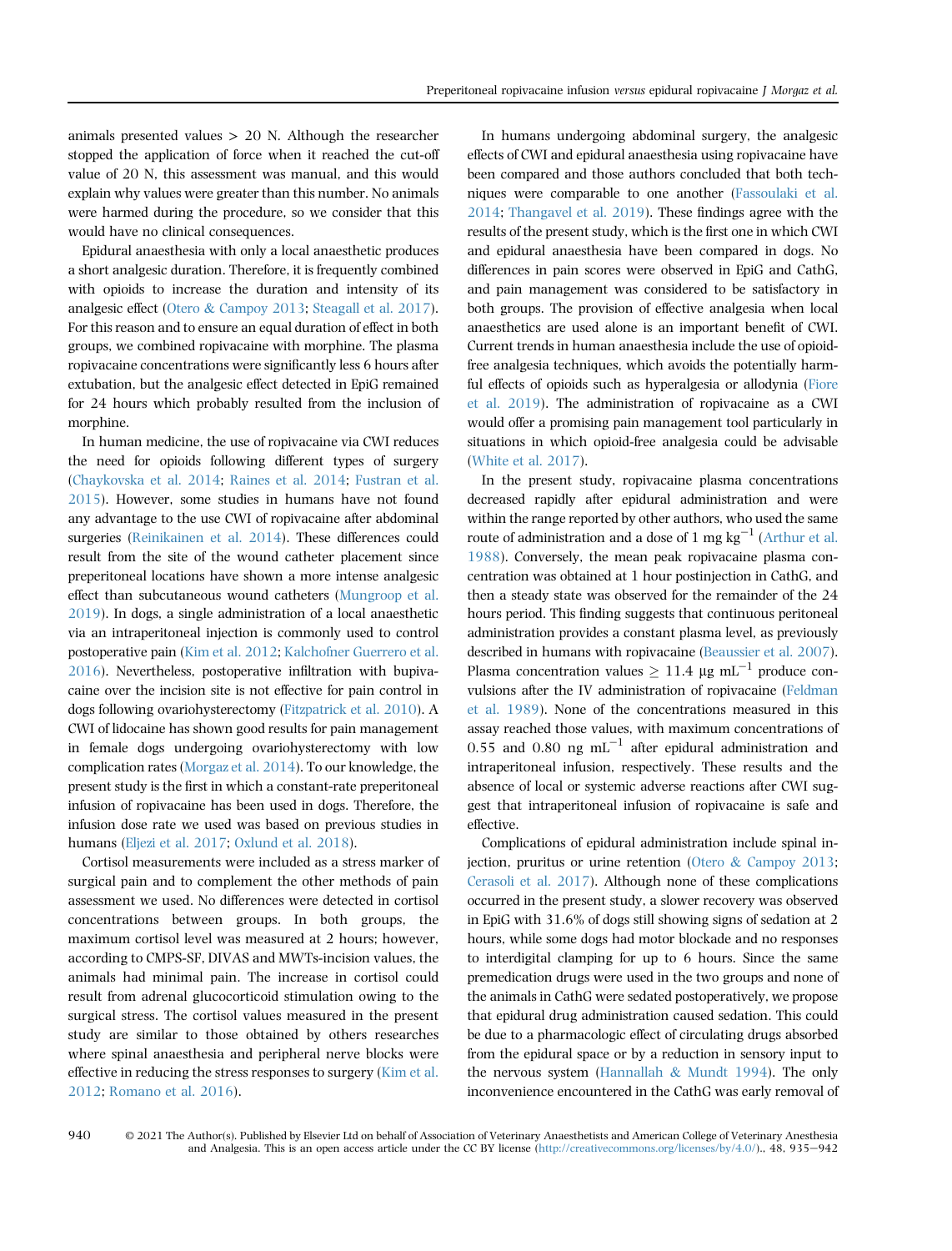the catheter by one animal, which has been observed in a previous study [\(Morgaz et al. 2014](#page-7-7)).

The main limitation of the present study was that it was not blinded. The presence of the wound catheter meant that the assessor knew the allocated group for each animal. We tried to minimize this limitation by using different scales and methods of pain measurement. Another limitation is the fact that we did not use a Tuohy needle for epidural drug administration, instead the epidural space was identified using a nerve stimulator and drugs were administered via that needle. Although we used the nerve stimulation technique, we cannot exclude the possibility that the need for rescue analgesia in EpiG resulted from incorrect positioning of the needle tip during epidural injection.

## Conclusions

The continuous administration of ropivacaine in the preperitoneal space via wound soaker catheters is an effective and safe method of postoperative pain management in female Greyhounds dogs undergoing ovariohysterectomy, providing similar analgesic effects to epidural with ropivacaine and morphine, but without the resulting motor block.

#### Acknowledgements

This study was supported by the research funds of the University of Córdoba, Spain. Funding for open access were in charge of Universidad de Córdoba / CBUA.

# Authors' contributions

JM and RNC: study conception and design, data acquisition, analysis and interpretation of results, statistical and ropivacaine analysis, manuscript preparation, critical revision. DFT: data acquisition, analysis and interpretation of results, manuscript preparation, critical revision. MMG, SQC and JAFS: data acquisition, analysis and interpretation of results. JMSR: statistical and ropivacaine analysis. JMD: manuscript preparation and critical revision. All authors approved the final article.

# Conflict of interest statement

The authors declare no conflict of interest.

# **References**

<span id="page-6-3"></span>[Adami C, Veres-Ny](http://refhub.elsevier.com/S1467-2987(21)00176-8/sref1)e[ki K, Spadavecchia C et al. \(2012\) Evaluation of](http://refhub.elsevier.com/S1467-2987(21)00176-8/sref1) [peri-operative epidural analgesia with ropivacaine, ropivacaine](http://refhub.elsevier.com/S1467-2987(21)00176-8/sref1) [and sufentanil, and ropivacaine, sufentanil and epinephrine in](http://refhub.elsevier.com/S1467-2987(21)00176-8/sref1) isofl[urane anesthetized dogs undergoing tibial plateau levelling](http://refhub.elsevier.com/S1467-2987(21)00176-8/sref1) [osteotomy. Vet J 194, 229](http://refhub.elsevier.com/S1467-2987(21)00176-8/sref1)-[234.](http://refhub.elsevier.com/S1467-2987(21)00176-8/sref1)

- <span id="page-6-12"></span>[Arthur GR, Feldman H, Covino BG \(1988\) Comparative pharma](http://refhub.elsevier.com/S1467-2987(21)00176-8/sref2)[cokinetics of bupivacaine and ropivacaine, a new amide local](http://refhub.elsevier.com/S1467-2987(21)00176-8/sref2) anesthetic. Anesth Analg  $67, 1053-1058$  $67, 1053-1058$ .
- <span id="page-6-13"></span>Beaussier M, El'[Ayoubi H, Schiffer E et al. \(2007\) Continuous](http://refhub.elsevier.com/S1467-2987(21)00176-8/sref3) [preperitoneal infusion of ropivacaine provides effective analgesia](http://refhub.elsevier.com/S1467-2987(21)00176-8/sref3) [and accelerates recovery after colorectal surgery: a randomized,](http://refhub.elsevier.com/S1467-2987(21)00176-8/sref3) [double-blind, placebo-controlled study. Anesthesiology 107,](http://refhub.elsevier.com/S1467-2987(21)00176-8/sref3)  $461 - 468.$  $461 - 468.$  $461 - 468.$  $461 - 468.$
- <span id="page-6-6"></span>[Bell AM, Auckburally A, Pawson P et al. \(2011\) Two doses of](http://refhub.elsevier.com/S1467-2987(21)00176-8/sref4) [dexmedetomidine in combination with buprenorphine for pre](http://refhub.elsevier.com/S1467-2987(21)00176-8/sref4)[medication in dogs; a comparison with acepromazine and](http://refhub.elsevier.com/S1467-2987(21)00176-8/sref4) [buprenorphine. Vet Anaesth Analg 38, 15](http://refhub.elsevier.com/S1467-2987(21)00176-8/sref4)-[23.](http://refhub.elsevier.com/S1467-2987(21)00176-8/sref4)
- <span id="page-6-2"></span>[Cerasoli I, Tutunaru A, Cenani A et al. \(2017\) Comparison of](http://refhub.elsevier.com/S1467-2987(21)00176-8/sref5) [clinical effects of epidural levobupivacaine morphine versus](http://refhub.elsevier.com/S1467-2987(21)00176-8/sref5) [bupivacaine morphine in dogs undergoing elective pelvic limb](http://refhub.elsevier.com/S1467-2987(21)00176-8/sref5) [surgery. Vet Anaesth Analg 44, 337](http://refhub.elsevier.com/S1467-2987(21)00176-8/sref5)-[345](http://refhub.elsevier.com/S1467-2987(21)00176-8/sref5).
- <span id="page-6-8"></span>[Chaykovska L, Blohm](http://refhub.elsevier.com/S1467-2987(21)00176-8/sref6)e [L, Mayer D et al. \(2014\) Paraincisional](http://refhub.elsevier.com/S1467-2987(21)00176-8/sref6) [subcutaneous infusion of ropivacaine after open abdominal](http://refhub.elsevier.com/S1467-2987(21)00176-8/sref6) vascular surgery shows signifi[cant advantages. Ann Vasc Surg](http://refhub.elsevier.com/S1467-2987(21)00176-8/sref6) [28, 837](http://refhub.elsevier.com/S1467-2987(21)00176-8/sref6)-[844.](http://refhub.elsevier.com/S1467-2987(21)00176-8/sref6)
- <span id="page-6-0"></span>[DeRossi R, Hermeto LC, Jardim PHA et al. \(2016\) Postoperative](http://refhub.elsevier.com/S1467-2987(21)00176-8/sref7) [pain control in cats: clinical trials with pre-emptive lidocaine](http://refhub.elsevier.com/S1467-2987(21)00176-8/sref7) [epidural co-administered with morphine or methadone. J Feline](http://refhub.elsevier.com/S1467-2987(21)00176-8/sref7) [Med. Surg 18, 882](http://refhub.elsevier.com/S1467-2987(21)00176-8/sref7)-[888.](http://refhub.elsevier.com/S1467-2987(21)00176-8/sref7)
- <span id="page-6-10"></span>[Eljezi V, Imhoff E, Bourdeaux D et al. \(2017\) Bilateral sternal](http://refhub.elsevier.com/S1467-2987(21)00176-8/sref8) [infusion of ropivacaine and length of stay in ICU after cardiac](http://refhub.elsevier.com/S1467-2987(21)00176-8/sref8) [surgery with increased respiratory risk. A randomised controlled](http://refhub.elsevier.com/S1467-2987(21)00176-8/sref8) [trial. Eur J Anaesthesiol 34, 56](http://refhub.elsevier.com/S1467-2987(21)00176-8/sref8)-[65.](http://refhub.elsevier.com/S1467-2987(21)00176-8/sref8)
- <span id="page-6-5"></span>[Fassoulaki A, Chassiakos D, Melemeni A \(2014\) Intermittent](http://refhub.elsevier.com/S1467-2987(21)00176-8/sref9) [epidural vs continuous wound infusion of ropivacaine for acute](http://refhub.elsevier.com/S1467-2987(21)00176-8/sref9) [and chronic pain control after hysterectomy or myomectomy: a](http://refhub.elsevier.com/S1467-2987(21)00176-8/sref9) [randomized controlled trial. Pain Med 15, 1603](http://refhub.elsevier.com/S1467-2987(21)00176-8/sref9)-[1608.](http://refhub.elsevier.com/S1467-2987(21)00176-8/sref9)
- <span id="page-6-14"></span>[Feldman HS, Arthur GR, Covino B \(1989\) Comparative systemic](http://refhub.elsevier.com/S1467-2987(21)00176-8/sref10) [toxicity of convulsant and supraconvulsant doses of intravenous](http://refhub.elsevier.com/S1467-2987(21)00176-8/sref10) [ropivacaine, bupivacaine, and lidocaine in the conscious dog.](http://refhub.elsevier.com/S1467-2987(21)00176-8/sref10) [Anesth Analg 69, 794](http://refhub.elsevier.com/S1467-2987(21)00176-8/sref10)-[801.](http://refhub.elsevier.com/S1467-2987(21)00176-8/sref10)
- <span id="page-6-11"></span>[Fiore JF, Olleik G, El-Kefraoui C et al. \(2019\) Preventing opioid](http://refhub.elsevier.com/S1467-2987(21)00176-8/sref11) [prescription after major surgery: a scoping review of opioid-free](http://refhub.elsevier.com/S1467-2987(21)00176-8/sref11) analgesia. Br J Anaesth 123,  $627-636$  $627-636$ .
- <span id="page-6-9"></span>[Fitzpatrick CL, Weir H, Monnet E \(2010\) Effects of in](http://refhub.elsevier.com/S1467-2987(21)00176-8/sref12)filtration of the [incision site with bupivacaine on postoperative pain and inci](http://refhub.elsevier.com/S1467-2987(21)00176-8/sref12)[sional healing in dogs undergoing ovariohysterectomy. J Am Vet](http://refhub.elsevier.com/S1467-2987(21)00176-8/sref12) [Med Assoc 237, 395](http://refhub.elsevier.com/S1467-2987(21)00176-8/sref12)-[401](http://refhub.elsevier.com/S1467-2987(21)00176-8/sref12).
- <span id="page-6-4"></span>[Fustran N, Dalmau A, Ferreres E et al. \(2015\) Postoperative](http://refhub.elsevier.com/S1467-2987(21)00176-8/sref13) [analgesia with continuous wound infusion of local anaesthesia vs](http://refhub.elsevier.com/S1467-2987(21)00176-8/sref13) [saline: a double-blind randomized, controlled trial in colorectal](http://refhub.elsevier.com/S1467-2987(21)00176-8/sref13) surgery. Color Dis  $17, 342-350$ .
- <span id="page-6-1"></span>[Garcia-Pereira F \(2018\) Epidural anesthesia and analgesia in small](http://refhub.elsevier.com/S1467-2987(21)00176-8/sref14) animal practice: an update. Vet  $[242, 24-32]$ .
- <span id="page-6-7"></span>[Gaudreault F, Drolet P, Varin F \(2009\) High-performance liquid](http://refhub.elsevier.com/S1467-2987(21)00176-8/sref15) [chromatography using UV detection for the simultaneous](http://refhub.elsevier.com/S1467-2987(21)00176-8/sref15) quantifi[cation of ropivacaine and bupivacaine in human plasma.](http://refhub.elsevier.com/S1467-2987(21)00176-8/sref15) [Ther Drug Monit 31, 753](http://refhub.elsevier.com/S1467-2987(21)00176-8/sref15)-[757.](http://refhub.elsevier.com/S1467-2987(21)00176-8/sref15)

© 2021 The Author(s). Published by Elsevier Ltd on behalf of Association of Veterinary Anaesthetists and American College of Veterinary Anesthesia and Analgesia. This is an open access article under the CC BY license [\(http://creativecommons.org/licenses/by/4.0/](http://creativecommons.org/licenses/by/4.0/))., 48, 935–942 941